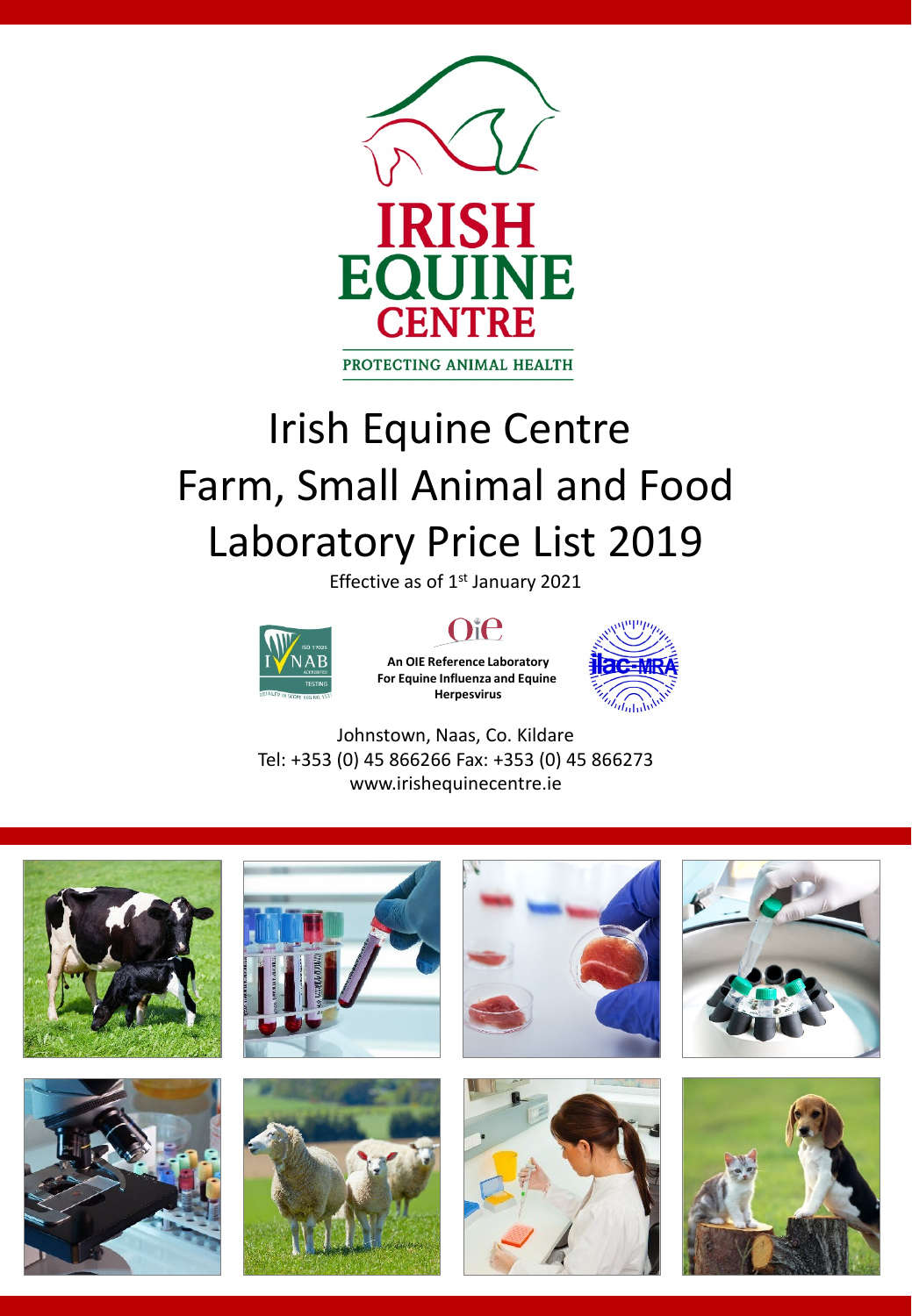

# Table of Contents

|   | <b>Notes for IEC Clients</b>                                                                                                                                                                          | 3                        |
|---|-------------------------------------------------------------------------------------------------------------------------------------------------------------------------------------------------------|--------------------------|
| ■ | <b>Clinical Pathology</b><br><b>Bovine and Small Animal Profiles</b><br><b>General Test List</b><br>$\qquad \qquad -$<br>Endocrinology                                                                | 4<br>5<br>$\overline{7}$ |
|   | Microbiology<br><b>Small Animal Tests</b><br>Bovine Herd, Faecal and Milk Tests<br>$\qquad \qquad -$<br><b>Commercial Food and Toxicology Tests</b><br>$-$<br>Water, Miscellaneous Tests and Supplies | 8<br>9<br>10<br>11       |
|   | <b>Environment &amp; Nutrition</b><br><b>Nutrition Analysis</b><br>- Environmental Testing<br>- Water Testing                                                                                         | 12<br>12<br>12           |
|   | Virology<br>Bovine PCR, Porcine and Ovine Tests<br><b>Small Animal and Other Animal Tests</b>                                                                                                         | 14<br>15                 |
|   | Pathology<br>Post Mortem<br>- Lavage Analysis<br><b>Biopsy Analysis</b>                                                                                                                               | 15<br>15<br>15           |
|   | <b>IEC Terms of Business</b>                                                                                                                                                                          | 16                       |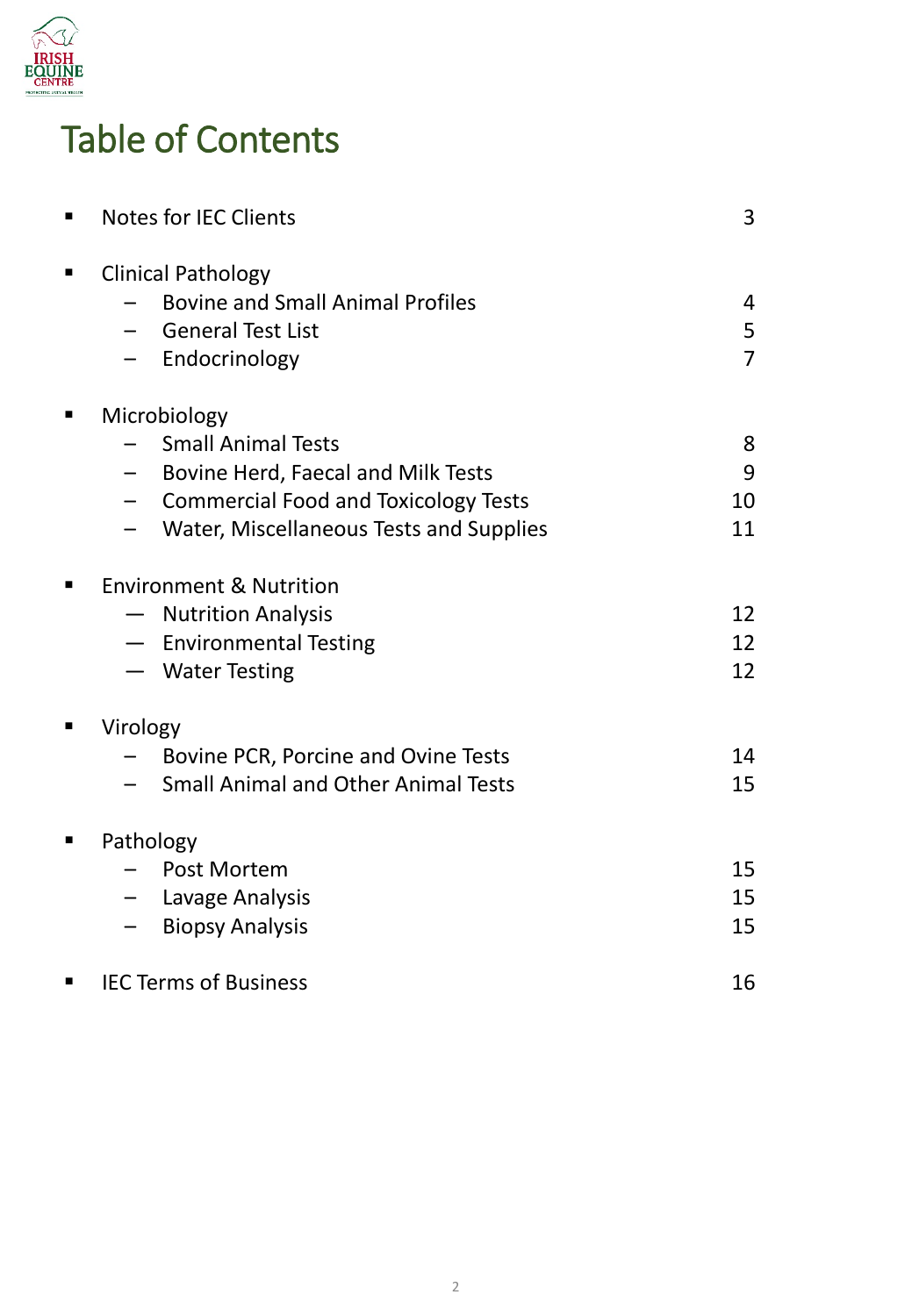

# Notes for Irish Equine Centre clients

### **About the Irish Equine Centre**

- The Irish Equine Centre (IEC) is an independent, not-for-profit organisation whose aim is to protect the wellbeing of Ireland's horse population. The IEC's expertise in equine diagnostics and disease prevention ensures that the Irish horse industry continues to flourish and succeed both at home and abroad.
- We utilise the "Gold Standard" of diagnostic testing across all four of our laboratories to ensure the most accurate and reliable test results are made available to our clients, ensuring the best treatment options can be applied to the animal or situation.
- The IEC's range of laboratory tests is the most comprehensive in Ireland, however, please feel free to contact us if you would like to discuss an additional test or analysis that is not listed within this document.

### **Test Prices**

 Please note that the test prices listed relate solely to the laboratory work carried out by the IEC and do not incorporate the appropriate and relevant fees charged by veterinary surgeons for call out visits, the taking of samples and follow-up advice.

### **Packaging Information**

- Diagnostic specimens must be packed to comply with guidelines, i.e. wrapped in sufficient quantity of absorbent material to ensure contents are received in good condition. We recommend all specimens are sealed in a leak proof container / bag and placed in a protective outer package.
- Sample submission forms can be downloaded from the IEC website at [www.irishequinecentre.ie](http://www.irishequinecentre.ie/) and must accompany any sample ensuring all relevant details are filled in on the form. This is to ensure correct and timely sample processing and reporting.
- Books of the sample submission forms are also available free of charge from the IEC reception.

### **Collection Service**

 A free courier collection service for samples is available on working days in certain areas of Kildare and Meath. For more information please contact the IEC on +353 (0)45 866 266.

### **Turnaround Times**

 Turnaround times are for **guidance purposes only**. They refer to working days and may not include weekends and bank holidays. If a sample is urgent please contact the IEC to confirm if your deadline can be met.

#### **Reporting of Results**

- Reports are faxed or emailed based on client's preferences. During 2019, the IEC intends to cease posting hard copies of results to clients.
- To continue to develop our service to the industry and in the interests of equine health research, all virology samples and some pathology samples are retained for research purposes unless the IEC receives a written request for exemption.

### **GDPR Restrictions**

 Due to legal restrictions arising from GDPR legislation, the IEC can only report results to the veterinarian or person who submitted the sample for testing. If the results are to be copied or forwarded to a third party, written instruction must be provided to the IEC on the sample submission form.

#### **Hours of Business / Emergency On-Call Contacts**

- The IEC's laboratories operate between 9.00am to 5.00pm Monday to Friday and the Reception desk is manned to deal with telephone queries and sample submission from 8.00am until 6.00pm each day. For urgent samples which require analysis outside these hours arrangements must be made with the laboratory during normal working hours.
- At weekends and during holidays, a laboratory technician is available to deal with urgent equine samples during a medical emergency. Contact details for the weekend on-call technicians are:

| <b>Clinical Pathology / Pathology</b> | 087-995 9195 |
|---------------------------------------|--------------|
| Microbiology                          | 087-995 9192 |
| <b>Virology</b>                       | 087-995 9190 |

### **VAT**

 Some laboratory tests & services are liable to VAT. This is dependent on a number of factors including the specific test requested and the VAT status of the client. Further details are available from [accounts@irishequinecentre.ie.](mailto:accounts@irishequinecentre.ie)

### **IEC Accreditation**

The complete test accreditation schedule for the Irish Equine Centre under ISO17025 is available on [www.inab.ie](http://www.inab.ie/) under the Irish Equine Foundation (151T).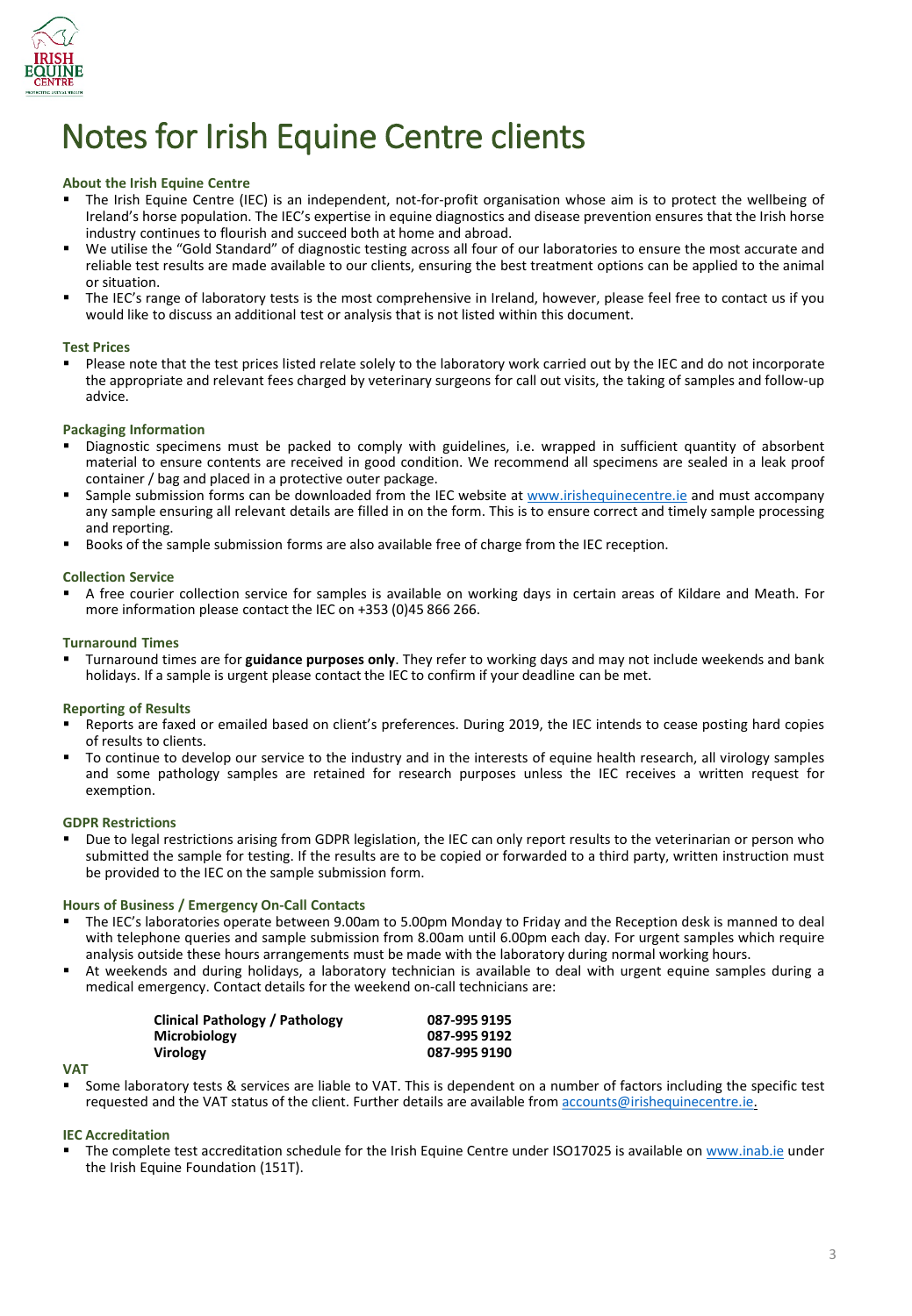

### **Haematology: Mary Hennessy (haematology@irishequinecentre.ie) Biochemistry: Jean Hearn (biochemistry@irishequinecentre.ie) Tel: +353 (0)45 866 266**

| <b>Bovine Profiles</b>                                                                                                                                                                                                                                                                                     | <b>Turnaround Time</b> |              |
|------------------------------------------------------------------------------------------------------------------------------------------------------------------------------------------------------------------------------------------------------------------------------------------------------------|------------------------|--------------|
| Diagnostic Haematology (EDTA)<br>Full blood count (including differential)                                                                                                                                                                                                                                 | Same day               | €30.00       |
| Diagnostic Biochemistry (Serum)<br>Total protein, albumin, globulin, AST, CK, GGT, total bilirubin, sodium, potassium &<br>chloride                                                                                                                                                                        | Same day               | €30.00       |
| Diagnostic Haematology & Biochemistry (EDTA & serum)<br>Full blood count (including differential), total protein, albumin, globulin, AST, CK, GGT,<br>total bilirubin, sodium, potassium & chloride                                                                                                        | Same day               | €52.00       |
| Extended bovine health screen (EDTA & serum)<br>Full Blood Count (including differential), total protein, albumin, globulin, AST, GGT, urea,<br>BHB, calcium, magnesium & phosphate                                                                                                                        | Same day               | €99.00       |
| Bovine mineral profile (Serum & lithium heparin)<br>Calcium, phosphate, copper, magnesium, GPX (selenium) & T4 (iodine)                                                                                                                                                                                    | Up to 3 days           | €40.00       |
| Bovine pooled mineral profile (Serum & lithium heparin)<br>Total protein, albumin, globulin, urea, BHB, creatinine, calcium, phosphate, copper,<br>magnesium, GPX (selenium) & T4 (iodine)                                                                                                                 | Up to 3 days           | €80.00       |
| <b>Small / Companion Animal Profiles</b>                                                                                                                                                                                                                                                                   | <b>Turnaround Time</b> | <b>Price</b> |
| <b>Diagnostic Haematology (EDTA)</b><br>Full blood count (including differential)                                                                                                                                                                                                                          | Same day               | €30.00       |
| Diagnostic Biochemistry (Serum)<br>Total protein, albumin, globulin, urea, creatinine, ALT, SAP & glucose                                                                                                                                                                                                  | Same day               | €30.00       |
| Diagnostic Haematology & Biochemistry (EDTA & serum)<br>Full blood count (including differential), total protein, albumin, globulin, urea, creatinine,<br>ALT, SAP & glucose                                                                                                                               | Same day               | €54.00       |
| Comprehensive profile (EDTA, fluoride oxalate, lithium hep or serum)<br>Full blood count (including differential), total protein, albumin, globulin, urea, creatinine,<br>ALT, ALP, GGT, cholesterol, total bilirubin, iron, calcium, phosphate, sodium, potassium,<br>chloride, glucose, amylase & lipase | Same day               | €119.00      |
| Kidney profile (Lithium heparin or serum)<br>Total protein, albumin, globulin, urea, creatinine, sodium, potassium, chloride &<br>phosphate                                                                                                                                                                | Same day               | €40.00       |
| Liver profile (Lithium heparin or serum)<br>Total protein, albumin, globulin, ALP, ALT, total bilirubin & bile acids                                                                                                                                                                                       | Same day               | €43.00       |
| Clotting and anaemia profile (EDTA & sodium citrate)<br>Full blood count (including smear examination), DCT (canine only), prothrombin time,<br>activated partial thromboplastin time & reticulocyte count                                                                                                 | Same day               | €88.00       |
| PU/PD profile (EDTA, fluoride oxalate, lithium hep or serum)<br>Full blood count (including differential), total protein, albumin, globulin, urea, creatinine,<br>ALT, ALP, GGT, cholesterol, bile acids, calcium, phosphate, sodium, potassium, chloride,<br>& glucose                                    | Same day               | €99.00       |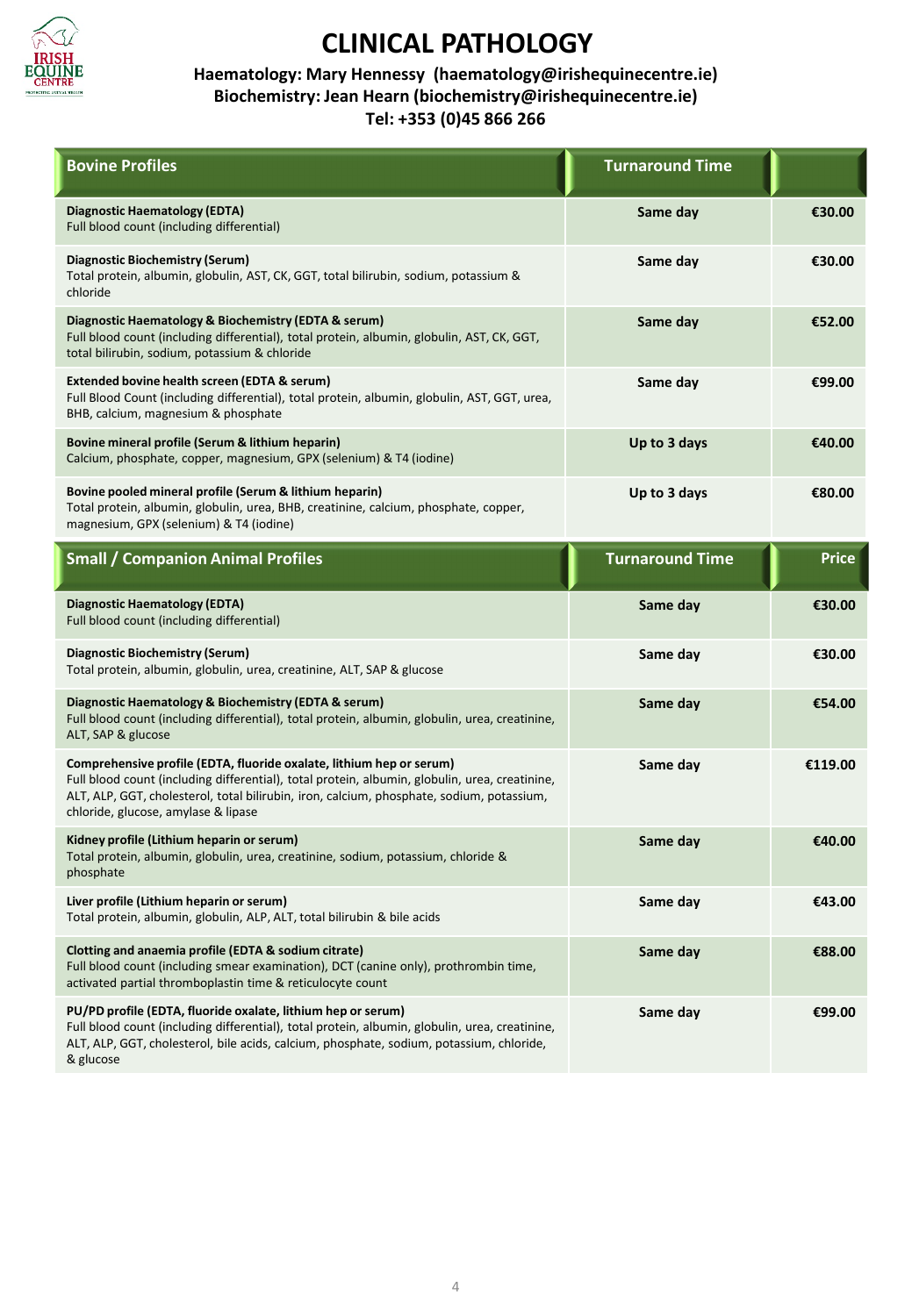

| <b>General Test List</b>                                    | <b>Turnaround Time</b> | <b>Price</b>                 |
|-------------------------------------------------------------|------------------------|------------------------------|
| <b>Activated Partial Thromboplastin Time</b>                | Same day               | €30.00                       |
| <b>Allergy Screen</b>                                       | Up to 10 days          | <b>Contact</b><br>Laboratory |
| <b>ALT</b>                                                  | Same day               | €15.00                       |
| Amylase                                                     | Same day               | €15.00                       |
| <b>AST</b>                                                  | Same day               | €20.00                       |
| <b>Albumin</b>                                              | Same day               | €15.00                       |
| B12/Folate<br>(Referred test)                               | Up to 7 days           | €50.00                       |
| <b>Bile acids</b>                                           | Same day               | €20.00                       |
| <b>Bilirubin</b>                                            | Same day               | €15.00                       |
| Calcium                                                     | Same day               | €15.00                       |
| <b>Chloride</b>                                             | Same day               | €15.00                       |
| <b>Canine Specific Pancreatic Lipase</b><br>(Referred test) | Same day               | €85.00                       |
| <b>Cholesterol</b>                                          | Same day               | €15.00                       |
| <b>CK</b>                                                   | Same day               | €20.00                       |
| <b>Coombs Test</b>                                          | Same day               | €30.00                       |
| Copper                                                      | Same day               | €15.00                       |
| <b>Creatinine</b>                                           | Same day               | €15.00                       |
| <b>Differential</b><br>(White cell differential)            | Same day               | €15.00                       |
| <b>Electrolytes</b>                                         | Same day               | €27.00                       |
| Fibrinogen                                                  | Same day               | €17.00                       |
| Fructosamine                                                | Same day               | €25.00                       |
| <b>GGT</b>                                                  | Same day               | €15.00                       |
| <b>GLDH</b>                                                 | Same day               | €15.00                       |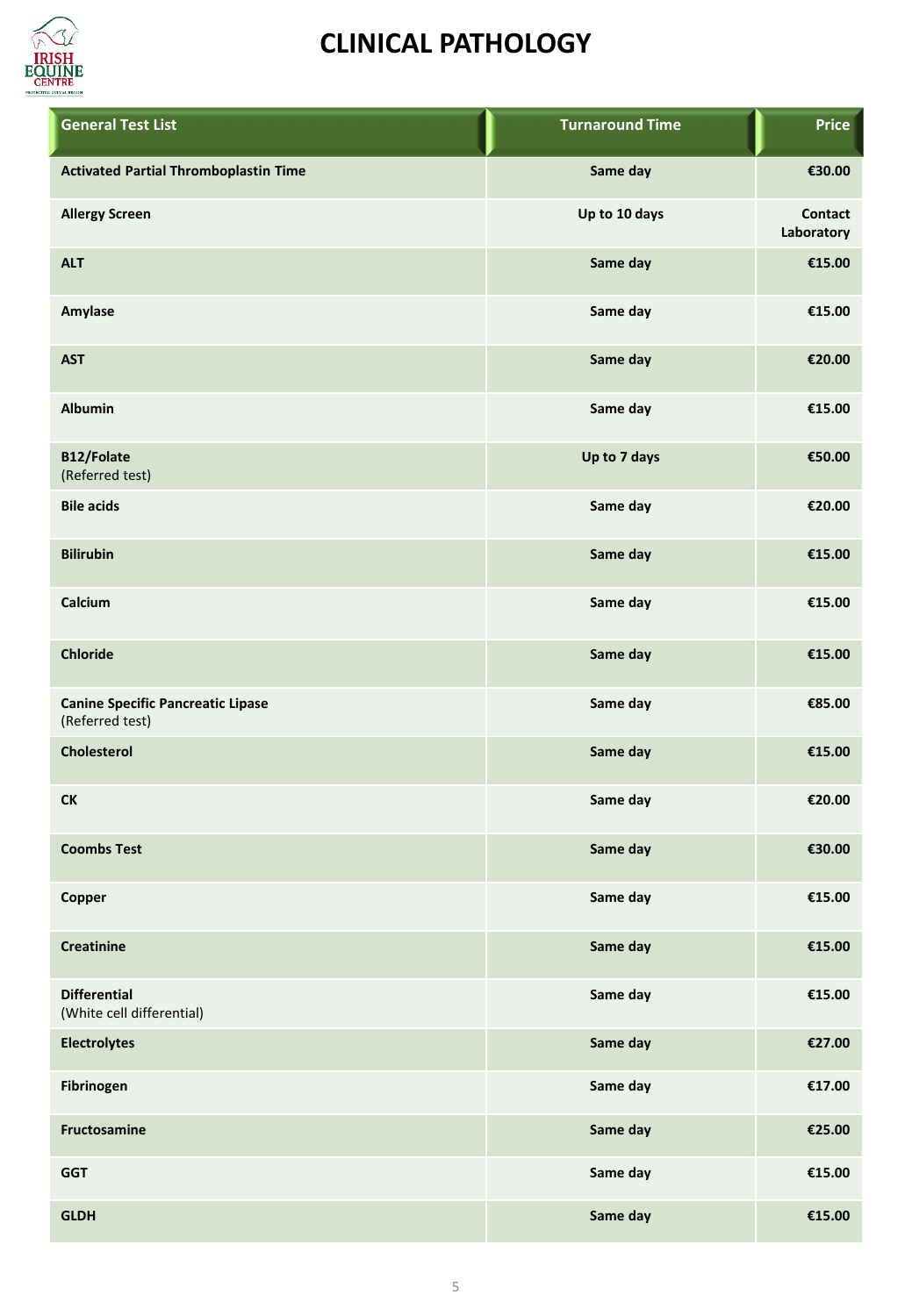

| General Test List (cont'd)                     | <b>Turnaround Time</b> | <b>Price</b> |
|------------------------------------------------|------------------------|--------------|
| Glucose                                        | Same day               | €15.00       |
| <b>Glucose Tolerance Test</b>                  | Same day               | €70.00       |
| GPX (SE)                                       | Up to 5 days           | €15.00       |
| <b>IGG</b>                                     | Same day               | €35.00       |
| Iron                                           | Same day               | €15.00       |
| <b>LDH</b>                                     | Same day               | €15.00       |
| Lipase                                         | Same day               | €21.00       |
| Magnesium                                      | Same day               | €15.00       |
| Phosphate                                      | Same day               | €15.00       |
| Potassium                                      | Same day               | €15.00       |
| Phenobarbitone<br>(Referred test)              | Up to 10 days          | €40.00       |
| Protein                                        | Same day               | €15.00       |
| Prothrombin                                    | Same day               | €30.00       |
| <b>SAP</b>                                     | Same day               | €15.00       |
| Selenium - toxicity<br>(Referred test)         | Up to 14 days          | €40.00       |
| Semen analysis<br>(Full analysis)              | Up to 2 days           | €90.00       |
| Semen analysis<br>(Concentration and motility) | Up to 2 days           | €40.00       |
| Spin of blood sample                           | Same day               | €15.00       |
| TLI - Canine<br>(Referred test)                | Up to 7 days           | €60.00       |
| TLI - Feline<br>(Referred test)                | Up to 7 days           | €85.00       |
| Zinc                                           | Up to 5 days           | €15.00       |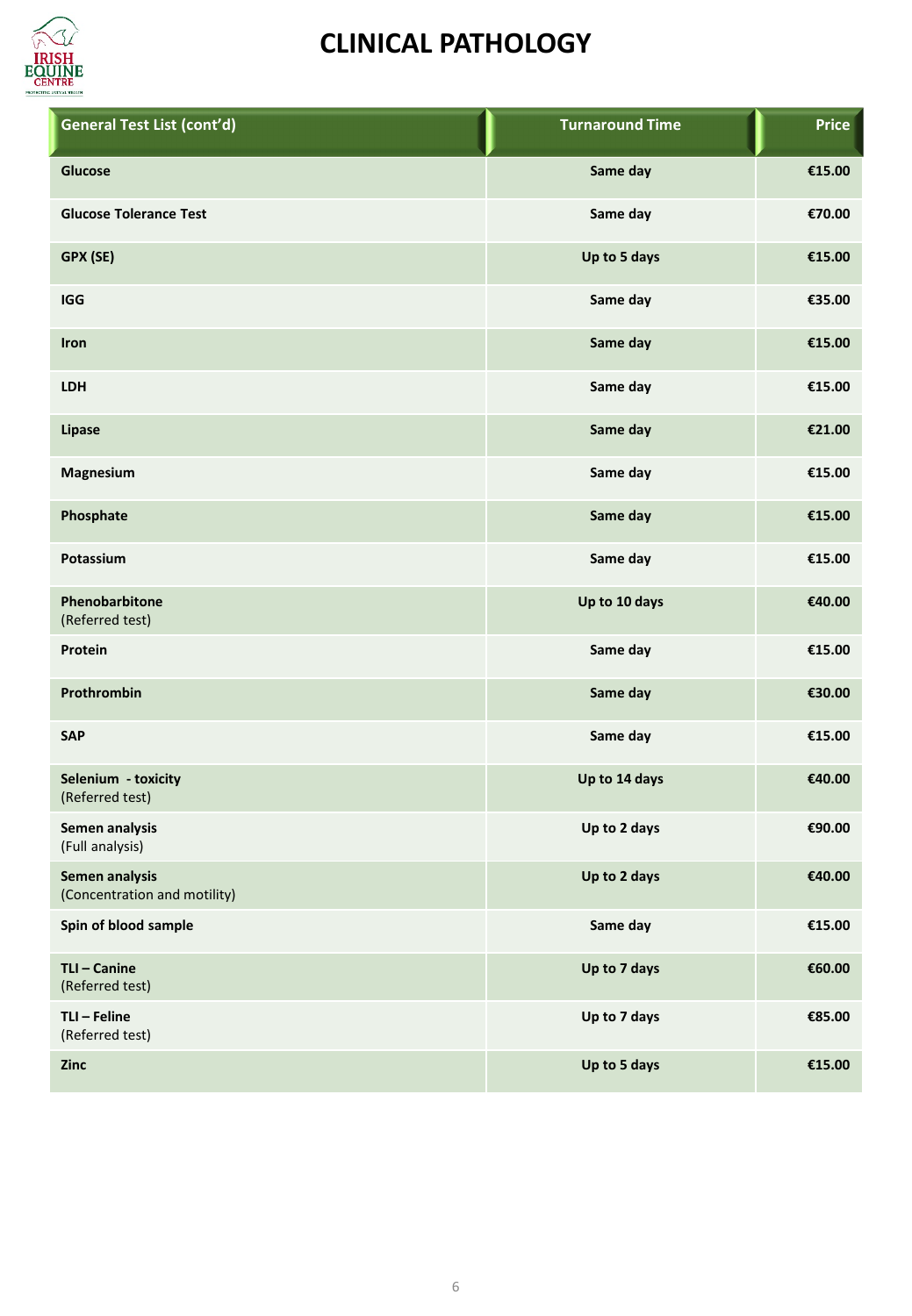

| <b>Endocrinology</b>                                                   | <b>Turnaround Time</b> | <b>Price</b> |
|------------------------------------------------------------------------|------------------------|--------------|
| <b>Oestrone sulphate</b><br>Pregnancy >120 days post-mating (Serum)    | Up to 5 days           | €42.00       |
| Progesterone<br>(Serum)                                                | Same day               | €30.00       |
| <b>Cortisol</b><br>(Serum)                                             | Same day               | €36.00       |
| <b>ACTH stimulation test</b><br>(Serum, 2x cortisol)                   | Same day               | €70.00       |
| <b>T4</b><br>(Serum)                                                   | Same day               | €20.00       |
| T <sub>3</sub><br>(Serum, referred test)                               | Up to 10 days          | €50.00       |
| <b>Insulin</b><br>(Serum)                                              | Same day               | €42.50       |
| <b>TSH</b><br>(Serum - small animals only, referred test)              | Up to 10 days          | €55.00       |
| T4 & TSH<br>(Serum - small animals only, referred test)                | Up to 10 days          | €70.00       |
| <b>T4, T3 &amp; TSH</b><br>(Serum - small animals only, referred test) | Up to 10 days          | €110.00      |
| <b>DXM Suppression Test</b><br>(Serum, 2x cortisol)                    | Same day               | €70.00       |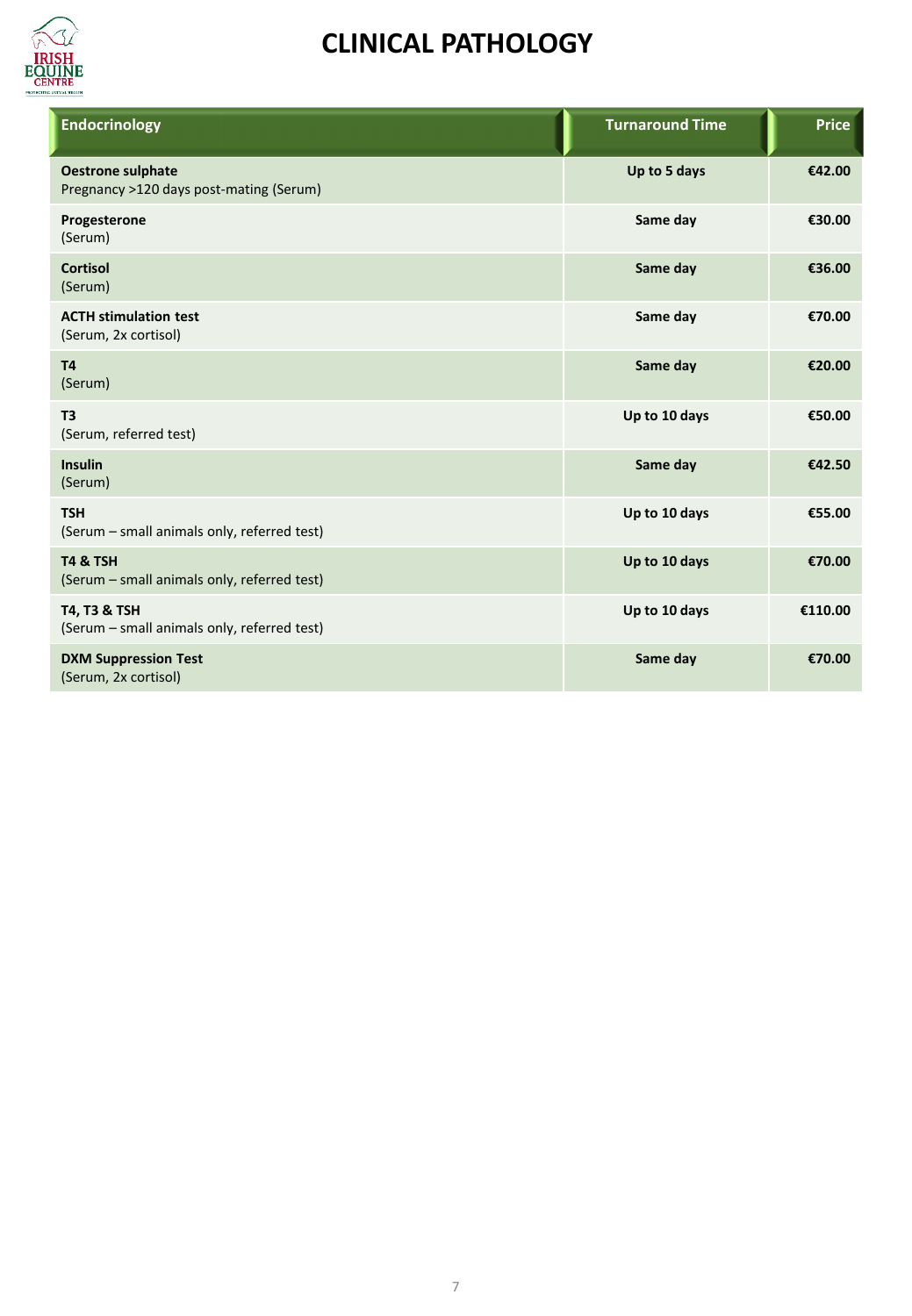

### **Head of Department: Dr. James Gibbons, MVB, PhD Tel: +353 (0)45 866 266 Email: jgibbons@irishequinecentre.ie**

| <b>Small Animal Tests</b>                                                                                         | <b>Turnaround Time</b> | <b>Price</b> |
|-------------------------------------------------------------------------------------------------------------------|------------------------|--------------|
| Abscess/wound discharge swab<br>(Aerobic & anaerobic culture, enrichment & antibiotic sensitivity*)               | 3 days                 | €40.00       |
| Aural/oral/ocular swab<br>(Aerobic culture, enrichment, antibiotic sensitivity* & fungal culture)                 | 3 days                 | €40.00       |
| <b>Nasal swabs</b><br>(Aerobic & fungal culture & antibiotic sensitivity - includes Bordetella<br>bronchiseptica) | $2 - 3$ days           | €40.00       |
| <b>Blood culture</b><br>(Aerobic & anaerobic culture & antibiotic sensitivity*)                                   | 7 days                 | €40.00       |
| <b>Fluid analysis</b><br>(Aerobic & anaerobic culture, antibiotic sensitivity* & cytology)                        | 3 days                 | €40.00       |
| <b>Fungal culture</b>                                                                                             | 7 days                 | €27.00       |
| Salmonella culture only<br>(including antibiotic sensitivity)                                                     | 5 days                 | €25.00       |
| Campylobacter culture only<br>(including antibiotic sensitivity)                                                  | 4 days                 | €25.00       |
| Salmonella & campylobacter culture only<br>(including antibiotic sensitivity)                                     | $4 - 5$ days           | €40.00       |
| Cryptosporidia antigen test                                                                                       | 1 day                  | €18.00       |
| Giardia antigen test                                                                                              | 1 day                  | €18.00       |
| <b>Clostridial toxin screen</b><br>(Clostridium difficile)                                                        | 2 days                 | €15.00       |
| <b>Clostridial culture screen</b>                                                                                 | 3 days                 | €25.00       |
| Skin smear for malassezia<br>(Cellotape impressions)                                                              | 1 day                  | €25.00       |
| <b>Skin Scrape Microscopy</b><br>(Ringworm spores & mites)                                                        | 1 day                  | €25.00       |
| <b>Skin Scrape Microscopy &amp; Culture</b>                                                                       | 14 days                | €40.00       |
| <b>Canine heat smear</b><br>(Air dried smear or fresh swab without transport medium)                              | 1 day                  | €40.00       |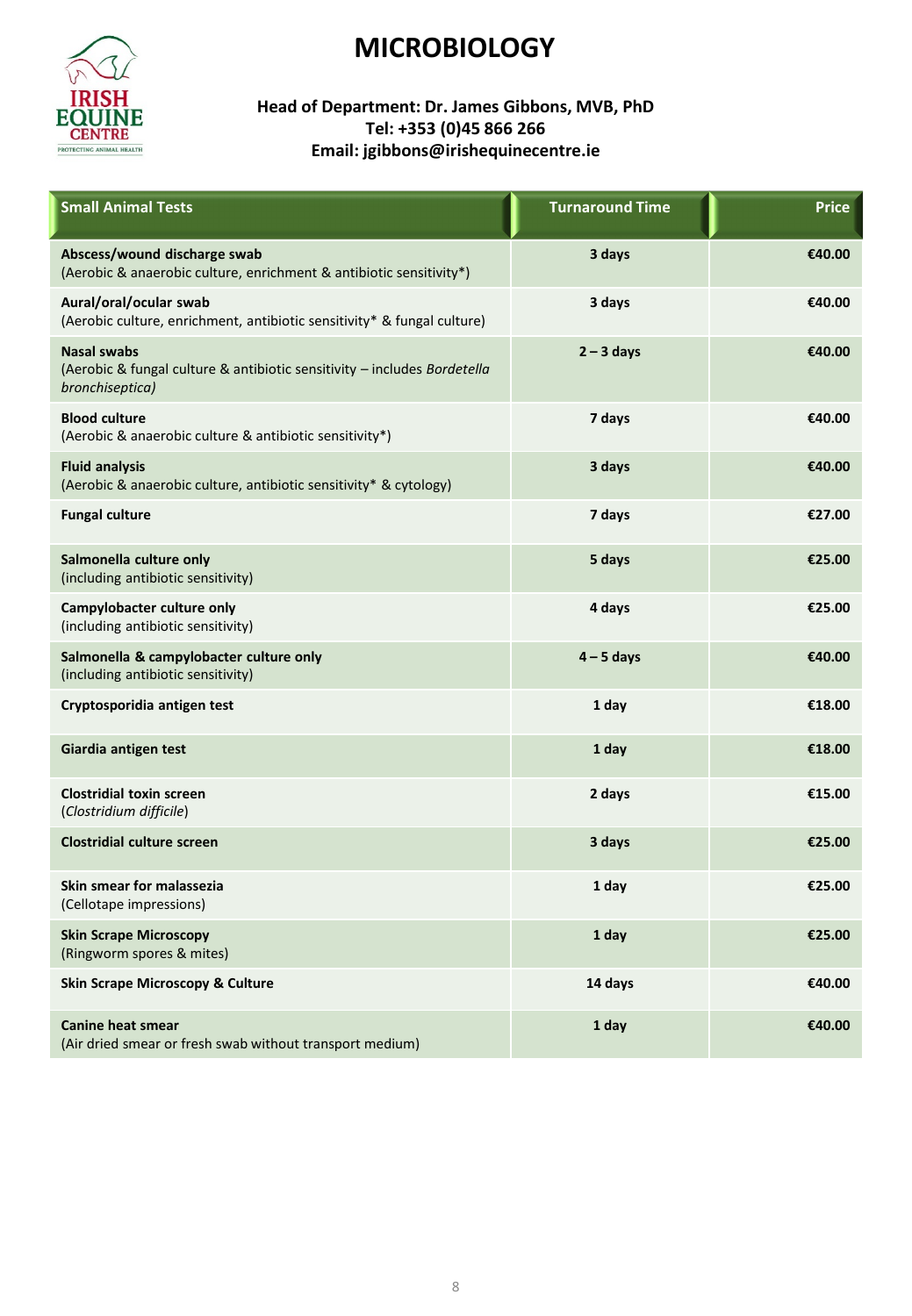

| <b>Bovine Herd Tests</b>                                                                                             | <b>Turnaround Time</b> | <b>Price</b>      |
|----------------------------------------------------------------------------------------------------------------------|------------------------|-------------------|
| Johnes - serum or milk samples<br>(ELISA method)                                                                     | Up to 7 days           | €2.50<br>plus VAT |
| Johnes - serum or milk<br>(PCR method)                                                                               | Up to 5 days           | €50.00            |
| Leptospira - serum or milk samples<br>(ELISA method)                                                                 | Up to 7 days           | €4.00             |
| Neospora canis - serum or milk samples<br>(ELISA method)                                                             | Up to 7 days           | €4.00             |
| Salmonella - serum or milk samples<br>(ELISA method)                                                                 | Up to 7 days           | €4.00             |
| Ostertagia - serum or milk samples<br>(ELISA method)                                                                 | Up to 7 days           | €4.00             |
| Fasciola - serum or milk samples<br>(ELISA method)                                                                   | Up to 7 days           | €4.00             |
| <b>Preputial swabs</b><br>(Campylobacter & trichomonas)                                                              | 7 days                 | €35.00            |
| <b>Bovine Faecal Tests</b>                                                                                           | <b>Turnaround Time</b> | <b>Price</b>      |
| <b>Faecal egg count</b><br>(Includes coccidia oocysts)                                                               | $1 - 2$ days           | €12.50            |
| <b>Faecal egg count</b><br>(Includes coccidia oocysts) (Batches of 50+ samples)                                      | $1 - 2$ days           | €10.00            |
| Fluke egg screen (Liver and Rumen Fluke)<br>Egg counts are not reported for fluke screen                             | $1 - 2$ days           | €12.50            |
| Fluke egg screen (Liver and Rumen Fluke)<br>(Batches of 50+ samples)<br>Egg counts are not reported for fluke screen | $1 - 2$ days           | €12.50            |
| Lungworm larvae screen                                                                                               | 2 days                 | €12.50            |
| Salmonella culture                                                                                                   | $3 - 4$ days           | €25.00            |
| Cryptosporidia antigen test                                                                                          | 1 day                  | €18.00            |
| <b>Milk Tests</b>                                                                                                    | <b>Turnaround Time</b> | <b>Price</b>      |
| Milk culture (individual & bulk milk samples)<br>(Culture & sensitivity)                                             | $2 - 4$ days           | €25.00            |
| <b>Antibiotic residues screen</b><br>(Milk or feed)                                                                  | 2 days                 | €30.00            |
| <b>Antibiotic residues confirmation</b>                                                                              | <b>Referral test</b>   | On request        |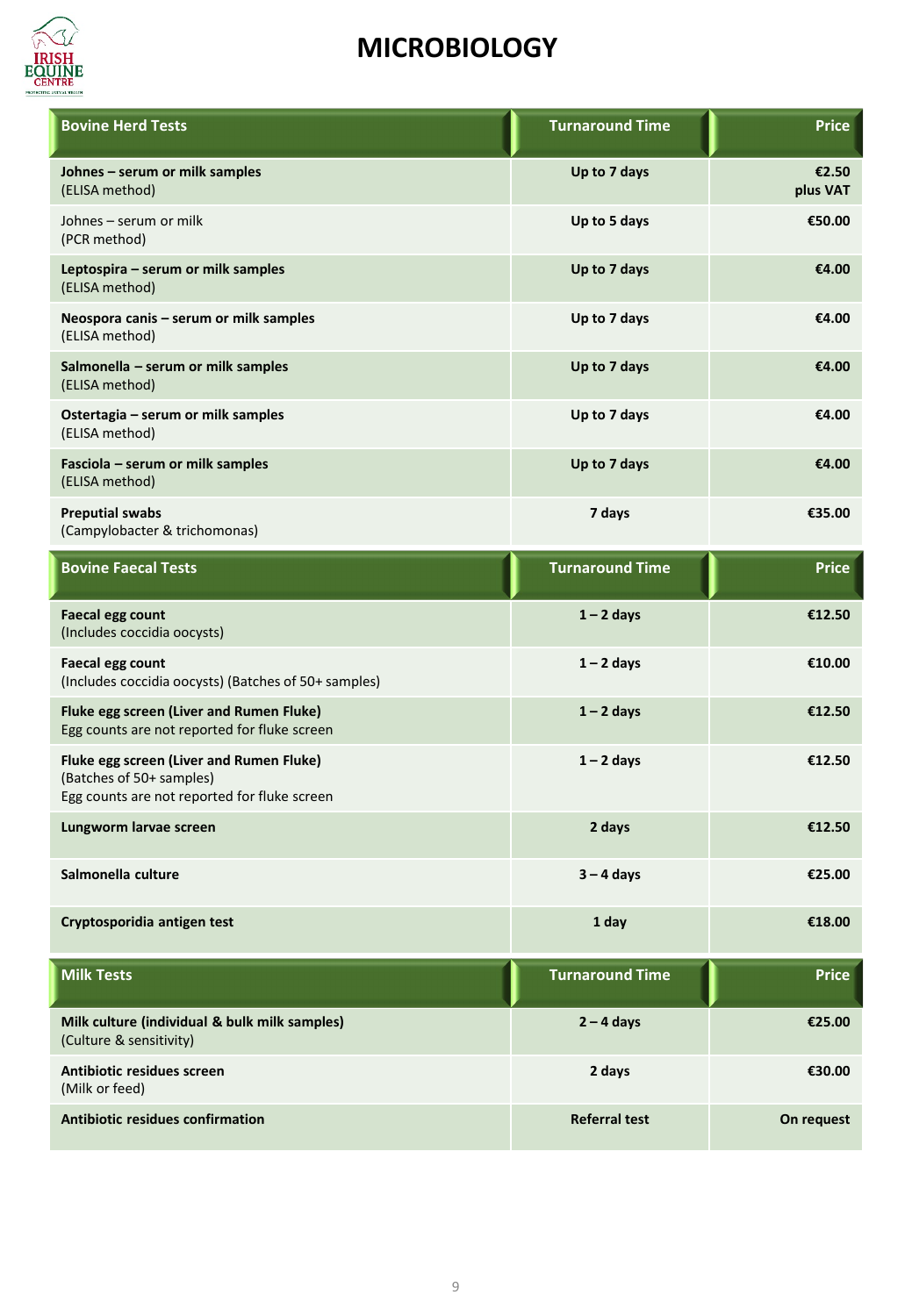

| <b>Commercial Food Testing</b><br>(Discounts available for large batch samples - contact laboratory)                                                                      | <b>Turnaround Time</b>                                      | <b>Price</b>          |
|---------------------------------------------------------------------------------------------------------------------------------------------------------------------------|-------------------------------------------------------------|-----------------------|
| Salmonella screen (INAB accredited)                                                                                                                                       | 5 days                                                      | €20.00                |
| Listeria screen (INAB accredited)                                                                                                                                         | 5 days                                                      | €20.00                |
| Campylobacter screen (INAB accredited)                                                                                                                                    | 5 days                                                      | €20.00                |
| Total viable count (TVC)                                                                                                                                                  | 2 days                                                      | €15.00                |
| <b>Coliform count</b>                                                                                                                                                     | 3 days                                                      | €15.00                |
| Enterobacteriaceae count                                                                                                                                                  | 3 days                                                      | €15.00                |
| E. coli count                                                                                                                                                             | 1 days                                                      | €15.00                |
| Clostridia screen                                                                                                                                                         | 3 days                                                      | €20.00                |
| <b>Staphylococcus screen</b>                                                                                                                                              | 3 days                                                      | €20.00                |
| <b>Shelf-life testing</b>                                                                                                                                                 | Up to 14 days                                               | Contact<br>Laboratory |
|                                                                                                                                                                           |                                                             |                       |
| <b>Food Toxicology Testing</b>                                                                                                                                            | <b>Turnaround Time</b>                                      | <b>Price</b>          |
| Antibiotics - tissue sample<br>(EU 6 plate test)                                                                                                                          |                                                             | €10.00                |
| Coccidiostats panel - tissue sample                                                                                                                                       |                                                             | €75.00                |
| Anthelmintics panel - tissue sample                                                                                                                                       |                                                             | €55.00                |
| Beta-agonists panel - urine sample                                                                                                                                        |                                                             | €75.00                |
| Beta-agonists panel - tissue sample                                                                                                                                       | <b>Turnaround times for food</b><br>toxicology are based on | €75.00                |
| Sedatives - tissue sample                                                                                                                                                 | number of samples<br>submitted and client<br>requirements   | €200.00               |
| Hormones / growth promoters - various matrices                                                                                                                            |                                                             | <b>POA</b>            |
| Antibiotics - ELISA and Biochip - various matrices<br>(Chloramphenicol, Quinolones, Sulphonamides, Bacitracin,<br>Nitrofurans, Beta-lactams, Tetracyclines, Streptomycin) |                                                             | POA                   |
| <b>Specified risk materials</b>                                                                                                                                           |                                                             | €50.00                |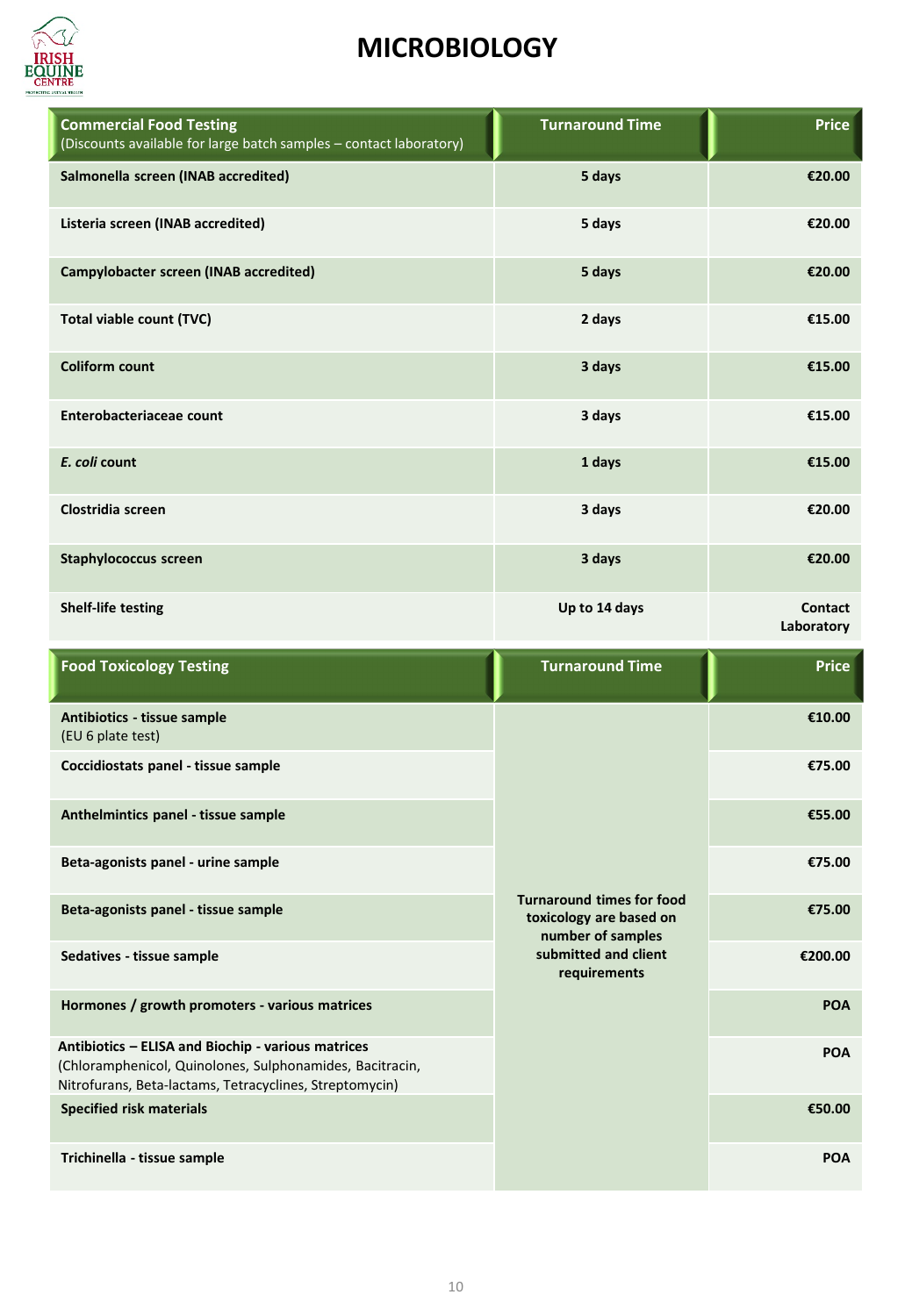

| Poultry/Avian                                 | <b>Turnaround Time</b> | <b>Price</b> |
|-----------------------------------------------|------------------------|--------------|
| <b>Faecal egg counts (including coccidia)</b> | 1 day                  | €12.50       |
| Salmonella Screen (INAB accredited)           | 5 days                 | €25.00       |
| Campylobacter screen (INAB accredited)        | 5 days                 | €25.00       |
| <b>Trichomonas culture</b>                    | 7 days                 | €15.00       |

| <b>Water Testing</b>                                                                          | <b>Turnaround Time</b> | <b>Price</b>        |
|-----------------------------------------------------------------------------------------------|------------------------|---------------------|
| Supply of sterile water sampling kit                                                          |                        | €5.00               |
| Water samples - culture<br>(TVC @ 22°C, TVC @ 37°C, E. coli, Coliforms & Enterococci sp.)     | 4 days                 | €45.00              |
| Water samples - chemical analysis                                                             | <b>Referral test</b>   | On request          |
| Salmonella in water                                                                           | 5 days                 | €25.00              |
| Pseudomonas aeruginosa in water                                                               | 3 days                 | €25.00              |
| Clostridia in water                                                                           | 3 days                 | €25.00              |
| <b>Miscellaneous Tests</b>                                                                    | <b>Turnaround Time</b> | <b>Price</b>        |
| Autogenous wart vaccine & histological analysis<br>(5 - 10 gms required without preservative) | $2 - 3$ weeks          | €150.00             |
| <b>Supplies</b>                                                                               |                        | <b>Price</b>        |
| <b>Equine long nasal swabs</b>                                                                |                        | €5.00<br>Each       |
| Sterilising / autoclaving of equipment                                                        |                        | €25.00<br>per batch |
| Sterile containers (20ml, 60ml, 150ml)                                                        |                        | €5.00<br>Each       |

**Please contact the Microbiology lab to discuss specific tests or requirements Email: microlab@irishequinecentre.ie**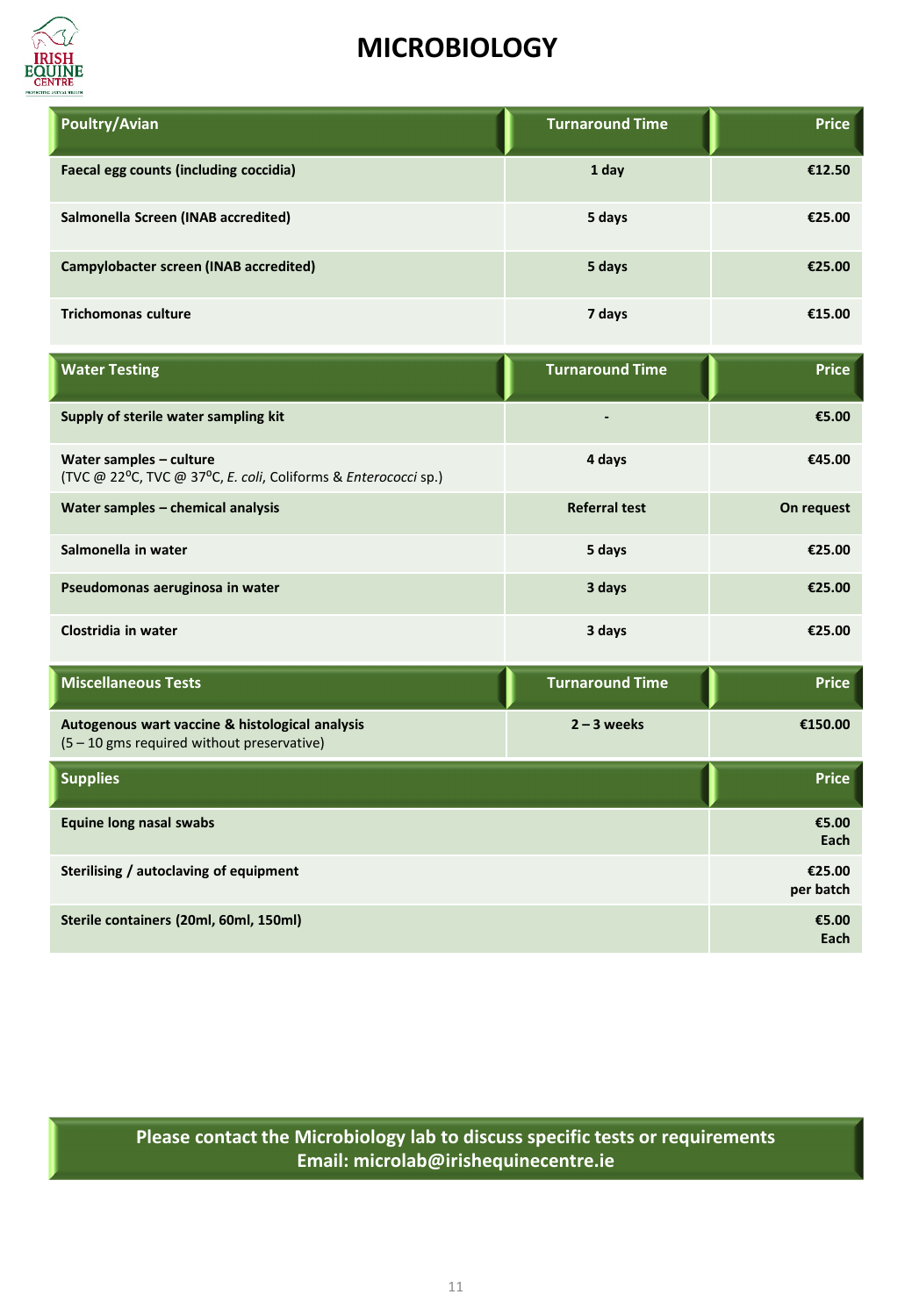

## **ENVIRONMENT & NUTRITION**

**Head of Department: Alan Creighton Tel: +353 (0)45 866266**

**Eamil: acreighton@irishequinecentre.ie**

| <b>Nutrition Analysis</b>                                                                                                                                                                                                                 | <b>Turnaround Time</b> | <b>Price</b>                     |
|-------------------------------------------------------------------------------------------------------------------------------------------------------------------------------------------------------------------------------------------|------------------------|----------------------------------|
| <b>Nutritional analysis</b><br>Dry matter, digestible energy, crude protein, fibre fractions & ash                                                                                                                                        | 5 days                 | €60.00                           |
| <b>Mineral analysis</b><br>Full mineral screen, comprised of 17 dietary minerals in forages and 9<br>minerals in feeds (Referred test)                                                                                                    | 10 days                | Forages €100.00<br>Feeds €80.00  |
| <b>Nutritional and fungal analysis</b><br>Dry matter, digestible energy, crude protein, fibre fractions, ash &<br>fungal culture                                                                                                          | 7 days                 | €75.00                           |
| <b>Nutritional and mineral analysis</b><br>Dry matter, digestible energy, crude protein, fibre fractions, ash and<br>screen of 17 dietary minerals in forages and 9 minerals in feeds (Partial<br>referred test)                          | 10 days                | Forages €135.00<br>Feeds €115.00 |
| <b>Nutritional, Mineral and fungal analysis</b><br>Dry matter, digestible energy, crude protein, fibre fractions, ash and<br>screen of 17 dietary minerals in forages and 9 minerals in feeds &<br>fungal culture (Partial referred test) | 10 days                | Forages €145.00<br>Feeds €125.00 |
| <b>Environmental Monitoring Tests</b>                                                                                                                                                                                                     | <b>Turnaround Time</b> | <b>Price</b>                     |
| <b>Fungal culture</b><br>(Swabs)                                                                                                                                                                                                          | 7 days                 | €30.00                           |
| <b>Fungal culture</b><br>(Air samples)                                                                                                                                                                                                    | 7 days                 | €30.00                           |
| <b>Fungal culture</b><br>(Hay, feed, bedding, etc.)                                                                                                                                                                                       | 7 Days                 | €35.00                           |
| <b>MRSA culture / screening</b><br>(Includes equipment, premises & staff)                                                                                                                                                                 | $2 - 3$ days           | €28.00                           |
| <b>MRSA culture / screening</b><br>(Includes equipment, premises & staff - batches of 20+ swabs)                                                                                                                                          | $2 - 3$ days           | €25.00                           |
| R. equi culture<br>(Soils, faecal samples & surface swabs)                                                                                                                                                                                | $3 - 5$ days           | €28.00                           |
| Fungal culture and R. equi screen                                                                                                                                                                                                         | 7 days                 | €55.00                           |
| Environmental ammonia monitoring                                                                                                                                                                                                          | 2 days                 | €8.00                            |
| <b>Dust monitoring</b>                                                                                                                                                                                                                    | 3 days                 | €18.00                           |
| R. equi PCR<br>(Soils, faecal samples & surface swabs)                                                                                                                                                                                    | $3 - 5$ days           | €50.00                           |
| <b>Mycotoxin screen</b><br>(ELISA method)                                                                                                                                                                                                 | $4 - 5$ days           | €50.00<br>per mycotoxin          |
| Mycotoxin screen $-3$ or more mycotoxins<br>(ELISA method)                                                                                                                                                                                | $4 - 5$ days           | €40.00<br>per mycotoxin          |
| Water samples - culture<br>(TVC @ 22°C, TVC @ 37°C, E. coli, Coliforms & Enterococci sp.)                                                                                                                                                 | 4 days                 | €45.00                           |
| Water samples - chemical analysis                                                                                                                                                                                                         | <b>Referral test</b>   | On request                       |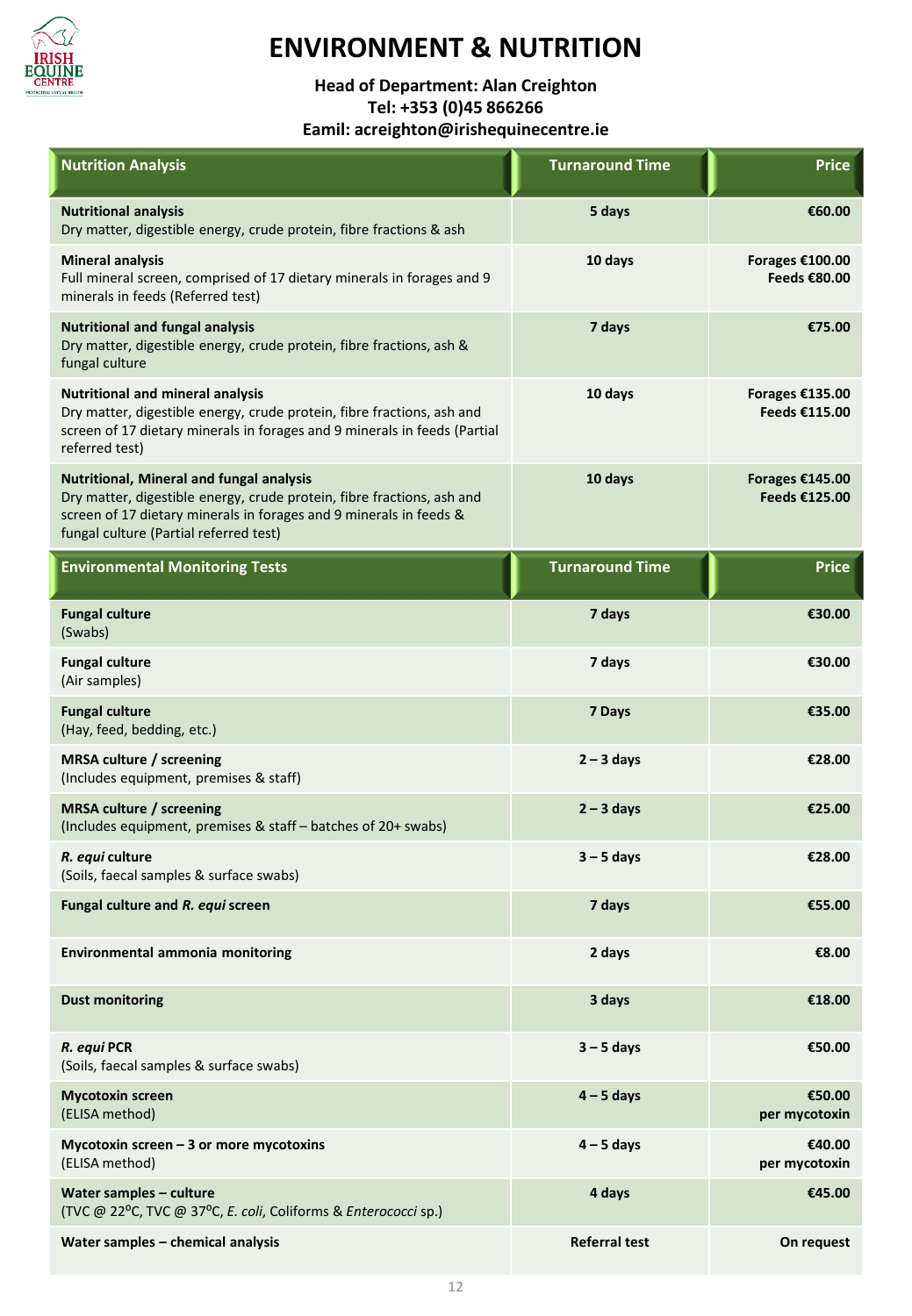### **VIROLOGY**



**Head of Department: Prof. Ann Cullinane, MVB, PhD, MRCVS**

Tel: +353 (0)45 901 055

acullinane@irishequinecentre.ie

**An OIE Reference Laboratory For Equine Influenza and Equine Herpesvirus**

| <b>Bovine Serology (Antibody Detection)</b>              | <b>Turnaround Time</b><br>(Minimum) | <b>Price</b>      |
|----------------------------------------------------------|-------------------------------------|-------------------|
| <b>IBR Total Antibody ELISA</b><br>(Blood)               | 1 day                               | €5.00             |
| <b>IBR gE Antibody ELISA</b><br>(Bulk milk or blood)     | 2 days                              | €8.00             |
| Bovine Serology for large batches - by request only      |                                     |                   |
| <b>BVD Antibody ELISA</b><br>(Bulk milk)                 |                                     | <b>On Request</b> |
| <b>BVD Antibody ELISA</b><br>(Blood)                     |                                     | <b>On Request</b> |
| <b>BVD Antibody ELISA</b><br>(Pooled blood - 10 samples) |                                     | <b>On Request</b> |
| <b>IBR Total Antibody ELISA</b><br>(Bulk milk)           |                                     | <b>On Request</b> |
| <b>Schmallenberg ELISA</b><br>(Blood)                    |                                     | <b>On Request</b> |
| <b>Schmallenberg ELISA</b><br>(Milk)                     |                                     | <b>On Request</b> |
| <b>PI3 ELISA</b><br>(Milk or blood)                      |                                     | <b>On Request</b> |
| <b>RSV ELISA</b><br>(Milk or blood)                      |                                     | <b>On Request</b> |
| Mycoplasma bovis<br>(Blood)                              |                                     | <b>On Request</b> |
| Mycoplasma bovis<br>(Milk)                               |                                     | <b>On Request</b> |
| <b>Bluetongue virus</b>                                  |                                     | <b>On Request</b> |
| <b>Bovine Antigen Detection</b>                          | <b>Turnaround Time</b><br>(Minimum) | Price             |
| <b>BVD Antigen ELISA</b><br>(Blood)                      | 1 day                               | €8.00             |
| <b>Bovine PCR Tests</b>                                  | <b>Turnaround Time</b><br>(Minimum) | <b>Price</b>      |
| <b>Rotavirus and coronavirus</b><br>(Faeces)             | 2 days                              | €35.00            |

\*Times stated are the minimum required to perform the analysis and tests are not set up each day. Samples are batched according to test and processed in order of receipt. If a result is required urgently this must be indicated on the request form and the laboratory must be notified in advance of the arrival of the sample. Pre-breeding samples should be submitted in good time and allowance should be made for **repeat testing and/or collection of a second sample if necessary.**

**\*\*Most diagnostic Equine Influenza testing is free of charge as it is sponsored by the Department of Agriculture under the National Development Plan. To avail of this please contact the Virology Department on +353 (0)45 866 266.**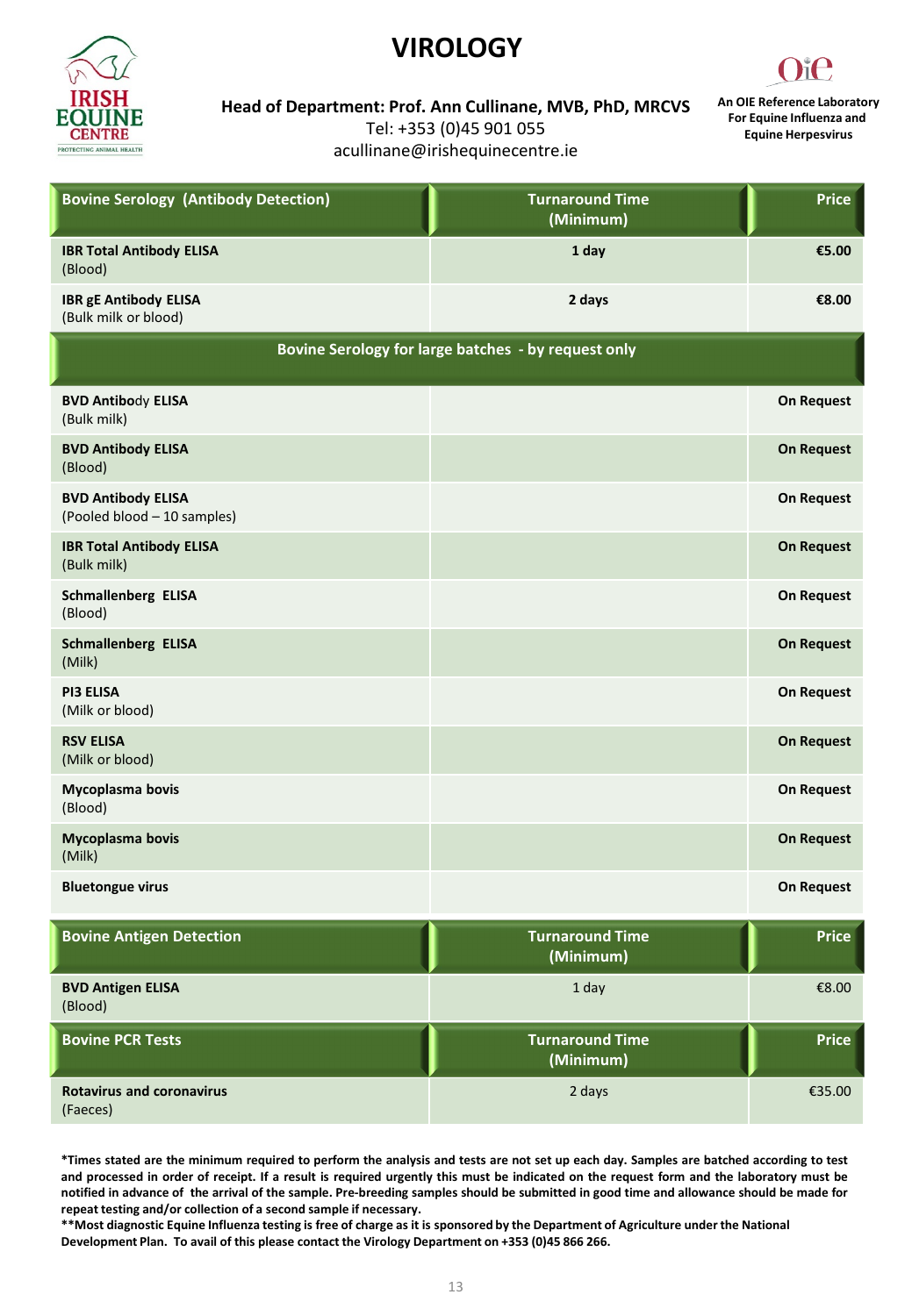





| Bovine PCR for large batches - by request only            |                   |  |
|-----------------------------------------------------------|-------------------|--|
| <b>BVD PCR</b><br>(Individual blood sample)               | <b>On Request</b> |  |
| <b>BVD PCR</b><br>(Bulk milk sample - 50ml volume)        | <b>On Request</b> |  |
| <b>BVD PCR</b><br>(Pooled blood sample)                   | <b>On Request</b> |  |
| <b>IBR PCR</b><br>Pool of five (Nasal swab or lung wash)  | <b>On Request</b> |  |
| <b>RSV</b><br>Pool of five (Nasal swab or lung wash)      | <b>On Request</b> |  |
| P <sub>13</sub><br>Pool of five (Nasal swab or lung wash) | <b>On Request</b> |  |
| Schmallenberg<br>(Blood, spleen, brain)                   | <b>On Request</b> |  |
| Mycoplasma bovis<br>(Milk)                                | <b>On Request</b> |  |
| Porcine Tests for large batches - by request only         |                   |  |
|                                                           |                   |  |

| <b>PRRSV PCR</b><br>(Blood, semen or oral fluid) | <b>On Request</b> |
|--------------------------------------------------|-------------------|
| <b>PRRSV</b> antibody                            | On Request        |
| Aujeszky antibody                                | On Request        |

| Ovine Tests for large batches - by request only |  |
|-------------------------------------------------|--|
|-------------------------------------------------|--|

| Schmallenberg antibody<br>(Blood)                    | <b>On Request</b> |
|------------------------------------------------------|-------------------|
| Schmallenberg antibody<br>(Milk)                     | On Request        |
| <b>Schmallenberg PCR</b><br>(Blood, spleen or brain) | <b>On Request</b> |
| <b>Border Disease antibody</b><br>(Blood)            | On Request        |
| <b>Border Disease antibody</b><br>(Milk)             | <b>On Request</b> |
| <b>Border Disease - PCR</b>                          | <b>On Request</b> |

**\*Times stated are the minimum required to perform the analysis and tests are not set up each day. Samples are batched according to test and processed in order of receipt. If a result is required urgently this must be indicated on the request form and the laboratory must be notified in advance of the arrival of the sample.**